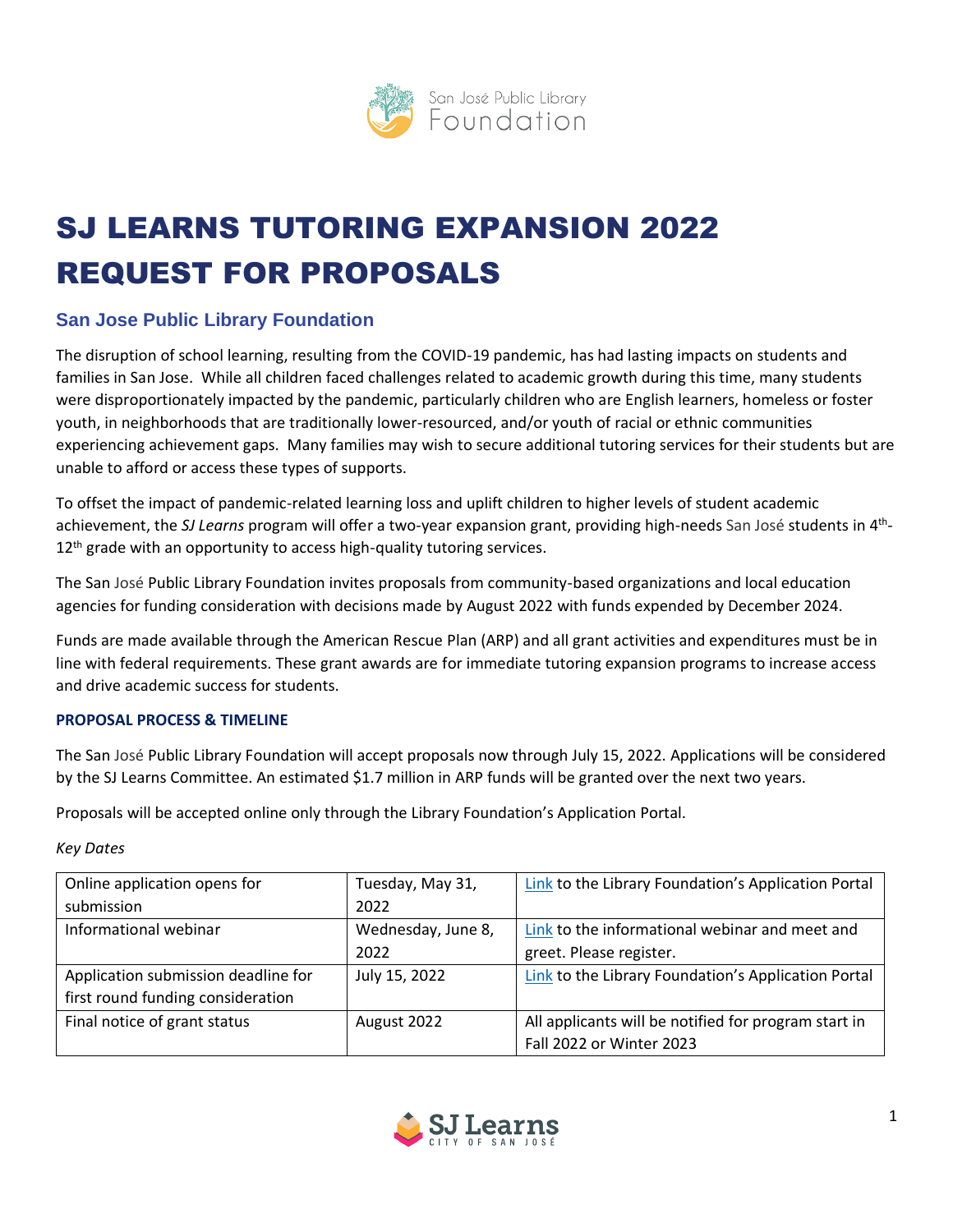

#### **CONTACT INFORMATION**

Organizations may submit questions not addressed in this Request for Proposals (RFP) via email and/or request a prescheduled 15-minute call with staff [here.](https://calendly.com/lauren-thomas-hancock/tutoring-grant-sj-learns) Please direct all inquiries related to this RFP to [lauren.hancock@sjlibrary.org.](mailto:lauren.hancock@sjlibrary.org)

#### **MINIMUM ELIGIBLE REQUIREMENTS**

Programs should provide high-need students, ranging from grades 4 to 12, in San José with an opportunity to access high-quality tutoring services and accelerate growth towards academic goals.

High-need students may be identified as one or more of the following:

- Those who have been disproportionally impacted by the pandemic
- Low-income/socioeconomically disadvantaged
- Performing below (or at-risk of performing below) grade-level standards in core subjects. English, reading or language arts, mathematics, science, or history
- Students with disabilities
- English learners
- Homeless or foster youth
- Members of racial/ethnic groups with achievement gaps

#### *Tutoring Programs must:*

- Provide 1:1 or small group tutoring and academic recovery support services for San José students who are most at risk of not meeting grade-level standards. Tutoring programs should be inclusive of services for students ranging grades 4 to 12. Have trained and experienced staff who are well versed in trauma-informed and culturally competent practices and who are well-equipped to serve high-need students.
- Provide a clearly defined and equitable recruitment plan, ensuring prioritization of access for most high-need students (if applicable). The recruitment strategy should be informed by leveraging data like California dashboards, English Language Proficiency Assessments for California (ELPAC) data, and or other local assessments that will inform recruitment plan.
- Ensure that low-income families are not charged any fees for participation (grant funds should be used to cover these costs).
- Have strong data collection and assessment practices in place to demonstrate student academic growth.
- Provide information about the communication plans in place with parents and teachers (when applicable) about student progress and academic achievement.
- Programs will be required to report student demographic and achievement data. Include a clear evaluation plan that identifies data sources for measuring impact and affirming that participating students meet eligibility requirements. Evaluation should include parent satisfaction metrics as well as student success metrics.